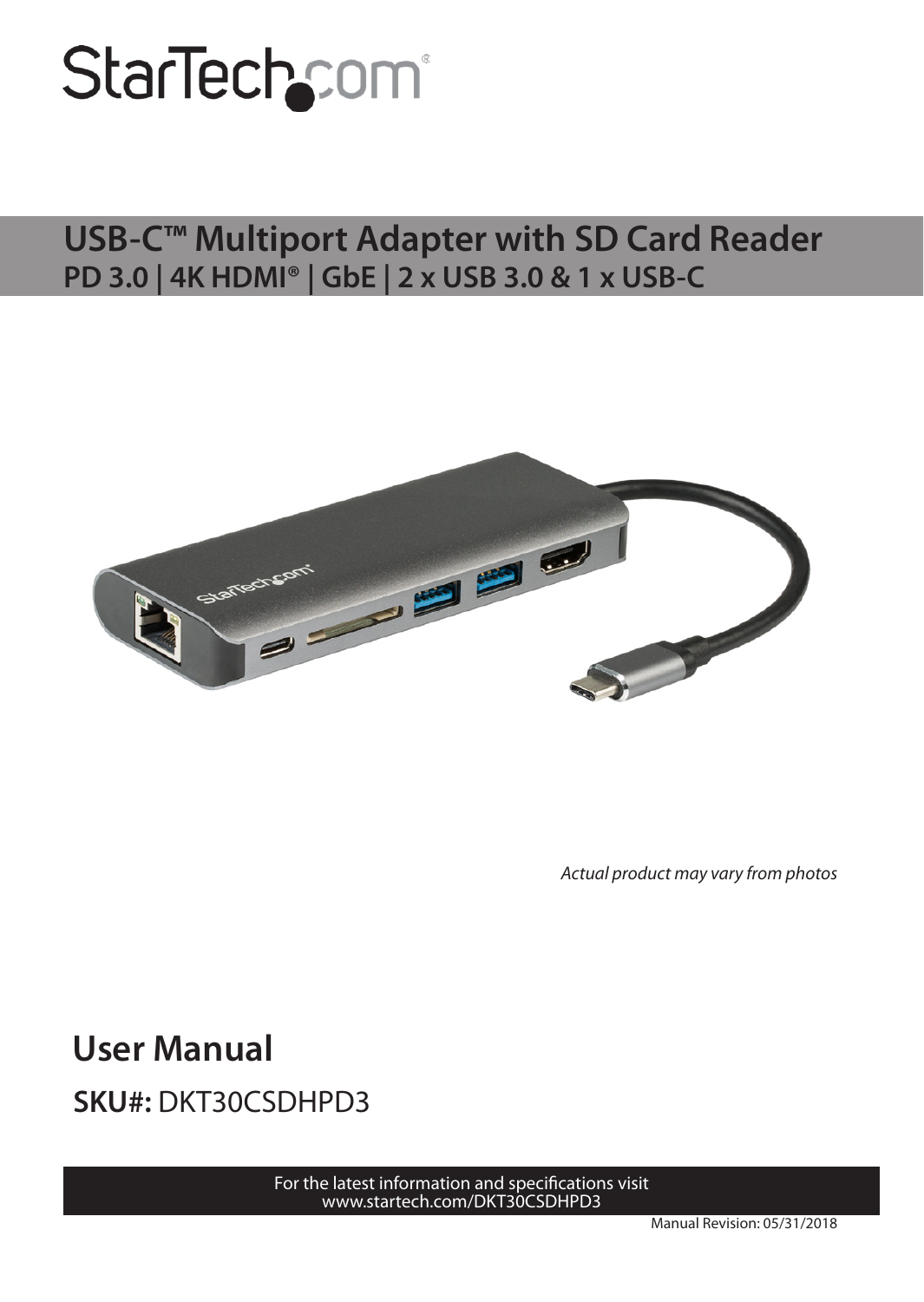<span id="page-1-0"></span>

### **Compliance Statements**

#### **FCC Compliance Statement**

This equipment has been tested and found to comply with the limits for a Class B digital device, pursuant to part 15 of the FCC Rules. These limits are designed to provide reasonable protection against harmful interference in a residential installation. This equipment generates, uses and can radiate radio frequency energy and, if not installed and used in accordance with the instructions, may cause harmful interference to radio communications. However, there is no guarantee that interference will not occur in a particular installation. If this equipment does cause harmful interference to radio or television reception, which can be determined by turning the equipment off and on, the user is encouraged to try to correct the interference by one or more of the following measures:

- Reorient or relocate the receiving antenna
- Increase the separation between the equipment and receiver
- Connect the equipment into an outlet on a circuit different from that to which the receiver is connected
- Consult the dealer or an experienced radio/TV technician for help

#### **Use of Trademarks, Registered Trademarks, and other Protected Names and Symbols**

This manual may make reference to trademarks, registered trademarks, and other protected names and/or symbols of third-party companies not related in any way to StarTech.com. Where they occur these references are for illustrative purposes only and do not represent an endorsement of a product or service by StarTech.com, or an endorsement of the product(s) to which this manual applies by the third-party company in question. Regardless of any direct acknowledgement elsewhere in the body of this document, StarTech.com hereby acknowledges that all trademarks, registered trademarks, service marks, and other protected names and/or symbols contained in this manual and related documents are the property of their respective holders.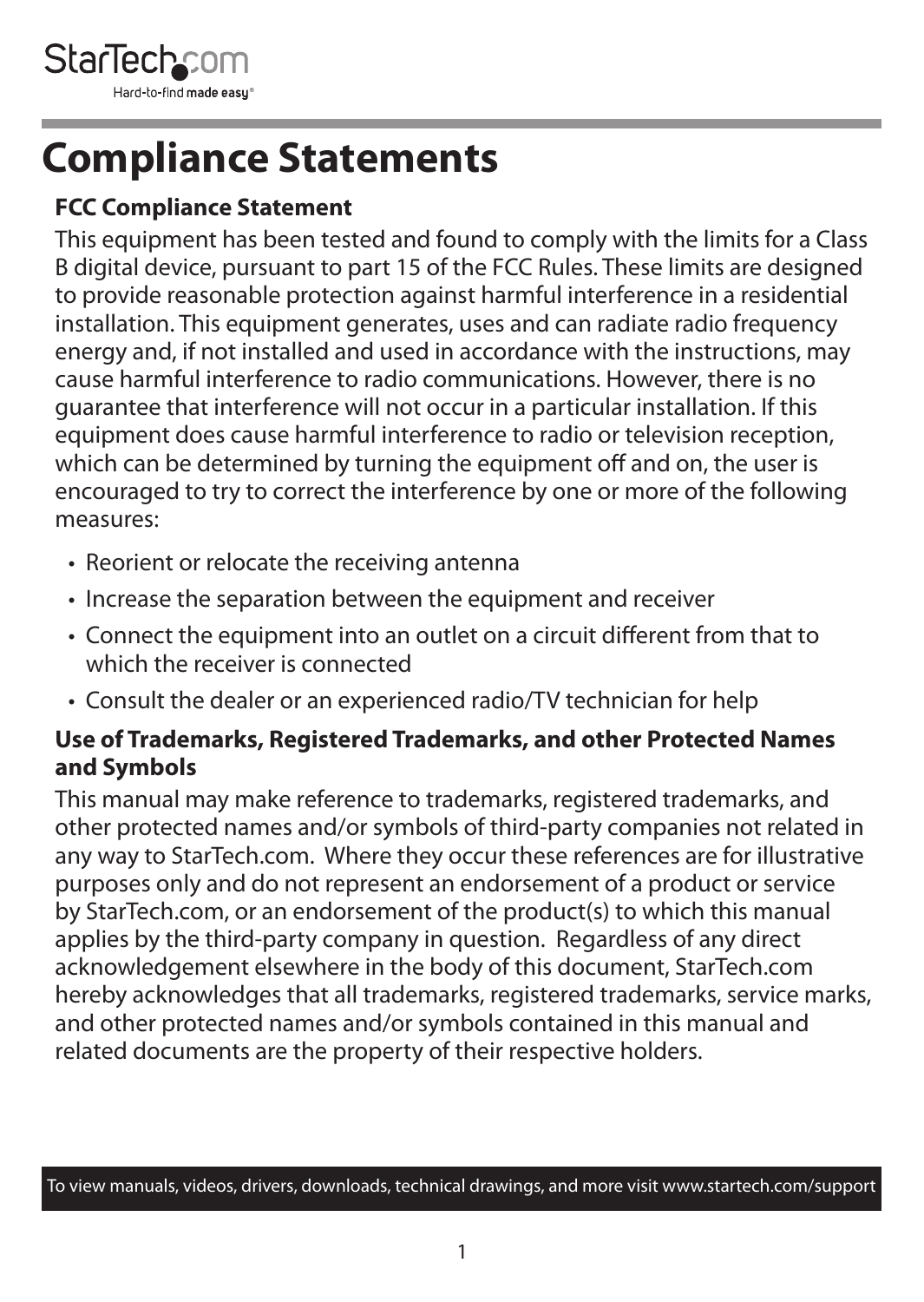<span id="page-2-0"></span>

### **Safety Statements**

#### **Safety Measures**

- Wiring terminations should not be made with the product and/or electric lines under power.
- Product installation and/or mounting should be completed by a certified professional as per the local safety and building code guidelines.
- Cables (including power and charging cables) should be placed and routed to avoid creating electric, tripping or safety hazards.

#### **Mesures de sécurité**

- Les terminaisons de câblâge ne doivent pas être effectuées lorsque le produit et/ou les câbles électriques sont sous tension.
- L'installation et/ou le montage du produit doit être réalisé par un professionnel certifié et dans le respect des normes locales et du code de construction local.
- Les câbles (y compris les câbles d'alimentation et de chargement) doivent être placés et acheminés de façon à éviter tout risque électrique, de chute ou

# de sécurité<br>**安全対策**

- 一<br>電源が入っている状態の製品または電線の終端処理を行わないでください。<br>製品の設置やマウントは、使用地域の安全ガイドラインおよび建築基準に従い、有資格の専門業者が行う<u>ようにしてく</u>ださい
- 製品の設置やマウントは、使用地域の安全ガイドラインおよび建築基準に従い、有資格の専門業者が行うようにしてください。<br>• ケーブル(電源ケーブルと充電ケーブルを含む)は、適切な配置と引き回しを行い、電気障害やつまづきの危険性など、安全上のリスクを回避するよう<br>- にしてください。

#### **Misure di sicurezza**

- I terminiali dei fili elettrici non devono essere realizzate con il prodotto e/o le linee elettriche sotto tensione.
- L'installazione e/o il montaggio dei prodotti devono essere eseguiti da un tecnico professionale certificato che conosca le linee guida locali sulle norme edilizie e sulla sicurezza.
- I cavi (inclusi i cavi di alimentazione e di ricarica) devono essere posizionati e stesi in modo da evitare pericoli di inciampo, rischi di scosse elettriche o pericoli per la sicurezza.

#### **Säkerhetsåtgärder**

- Montering av kabelavslutningar får inte göras när produkten och/eller elledningarna är strömförda.
- Installation och/eller montering får endast göras av behöriga yrkespersoner och enligt gällande lokala förordningar för säkerhet och byggnormer.
- Kablar (inklusive elkablar och laddningskablar) ska dras och placeras på så sätt att risk för snubblingsolyckor och andra olyckor kan undvikas.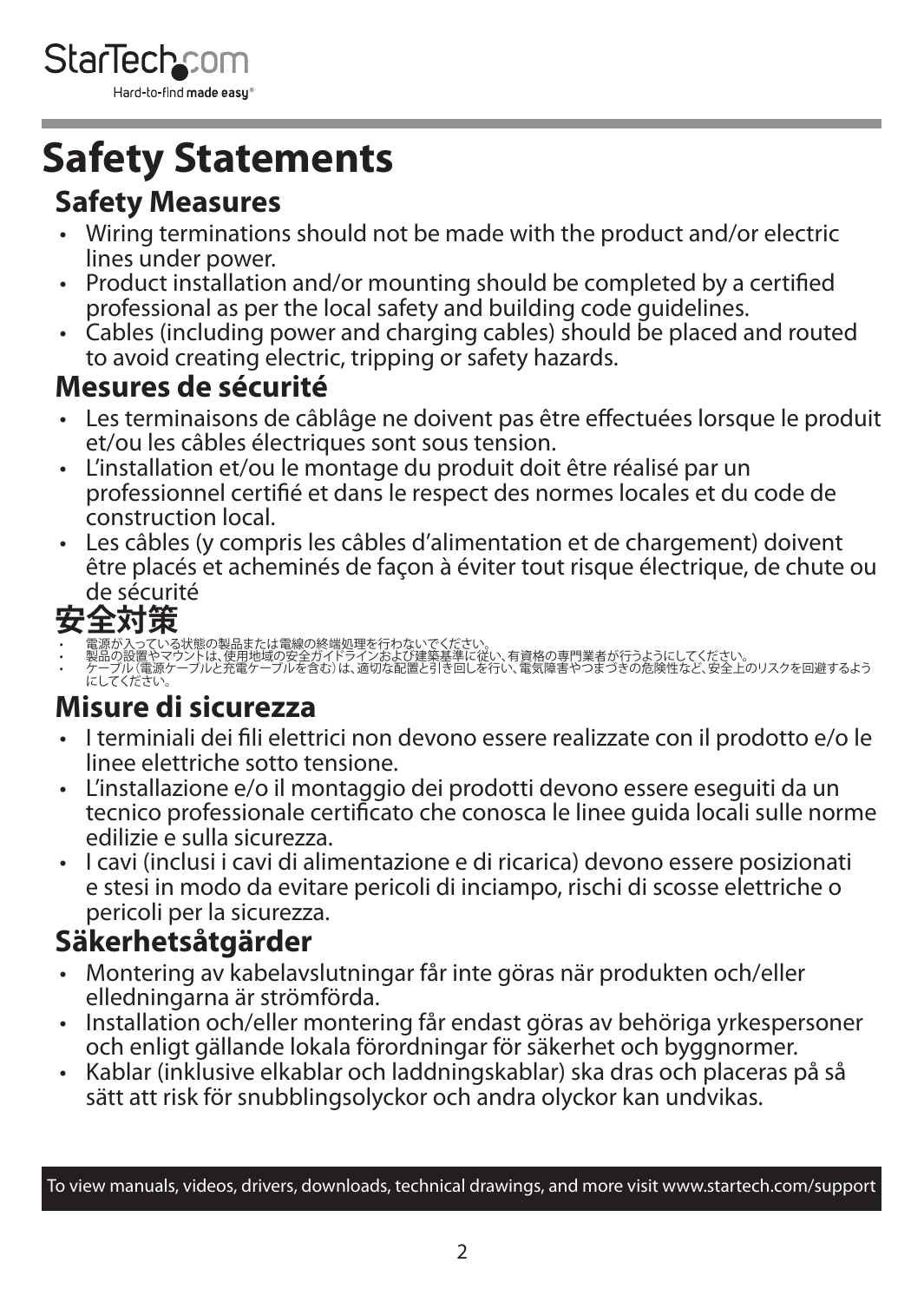<span id="page-3-0"></span>

### **Warning Statements**

Make sure to assemble this product according to the instructions. Failure to do so might result in personal injury or property damage.

Never use this product if parts are missing or damaged.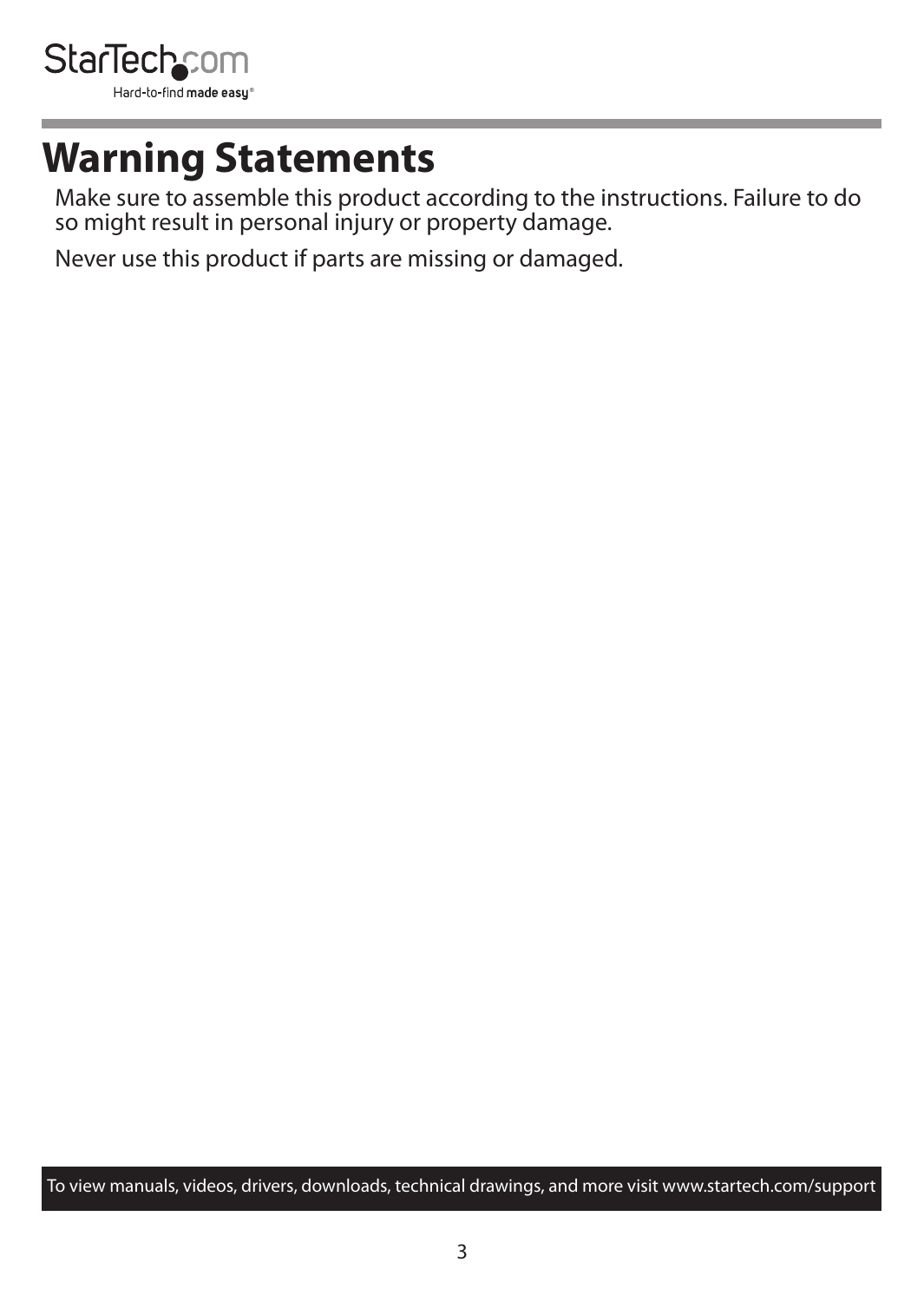

# **Table of Contents**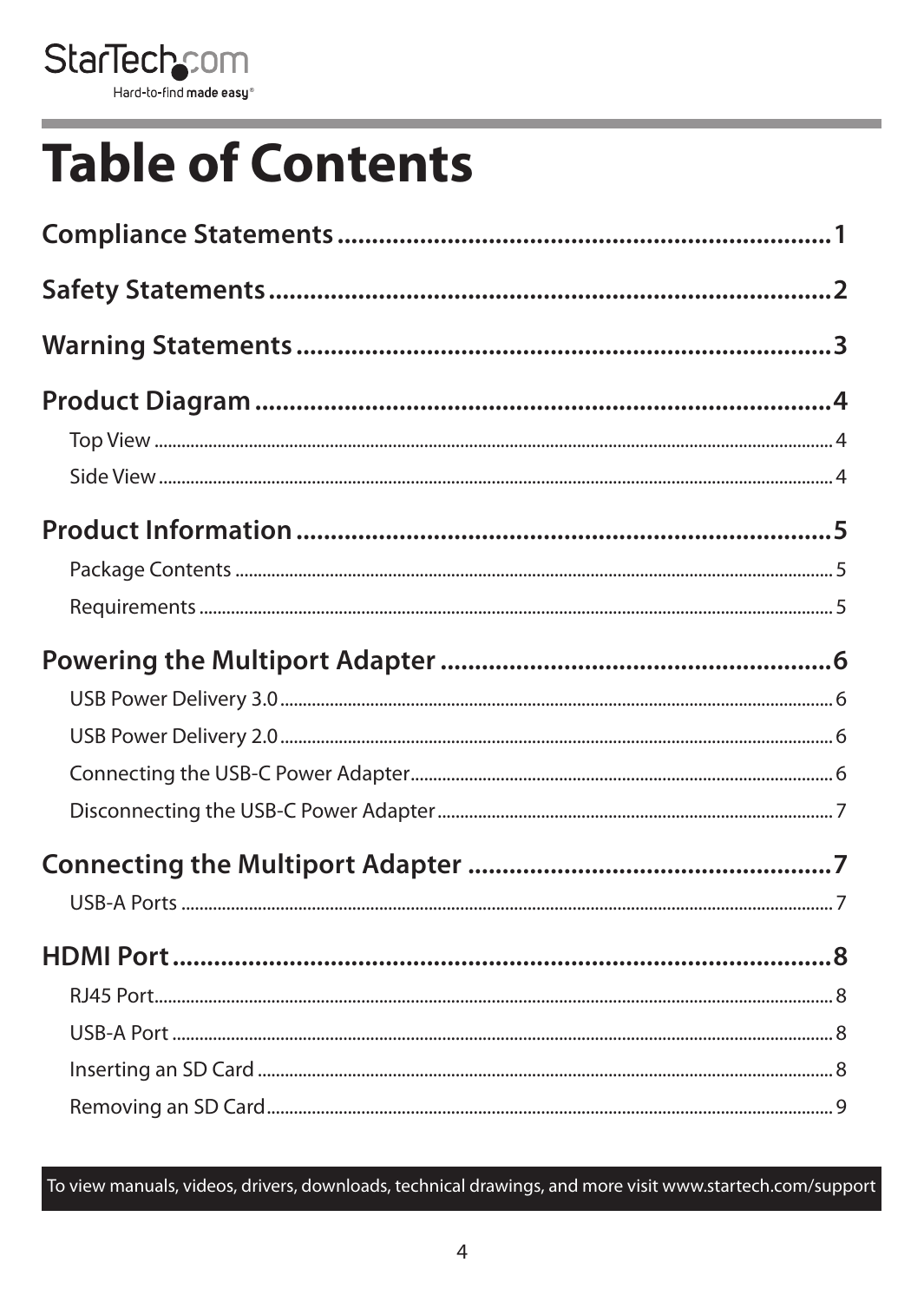#### **StarTechcom** Hard-to-find made easy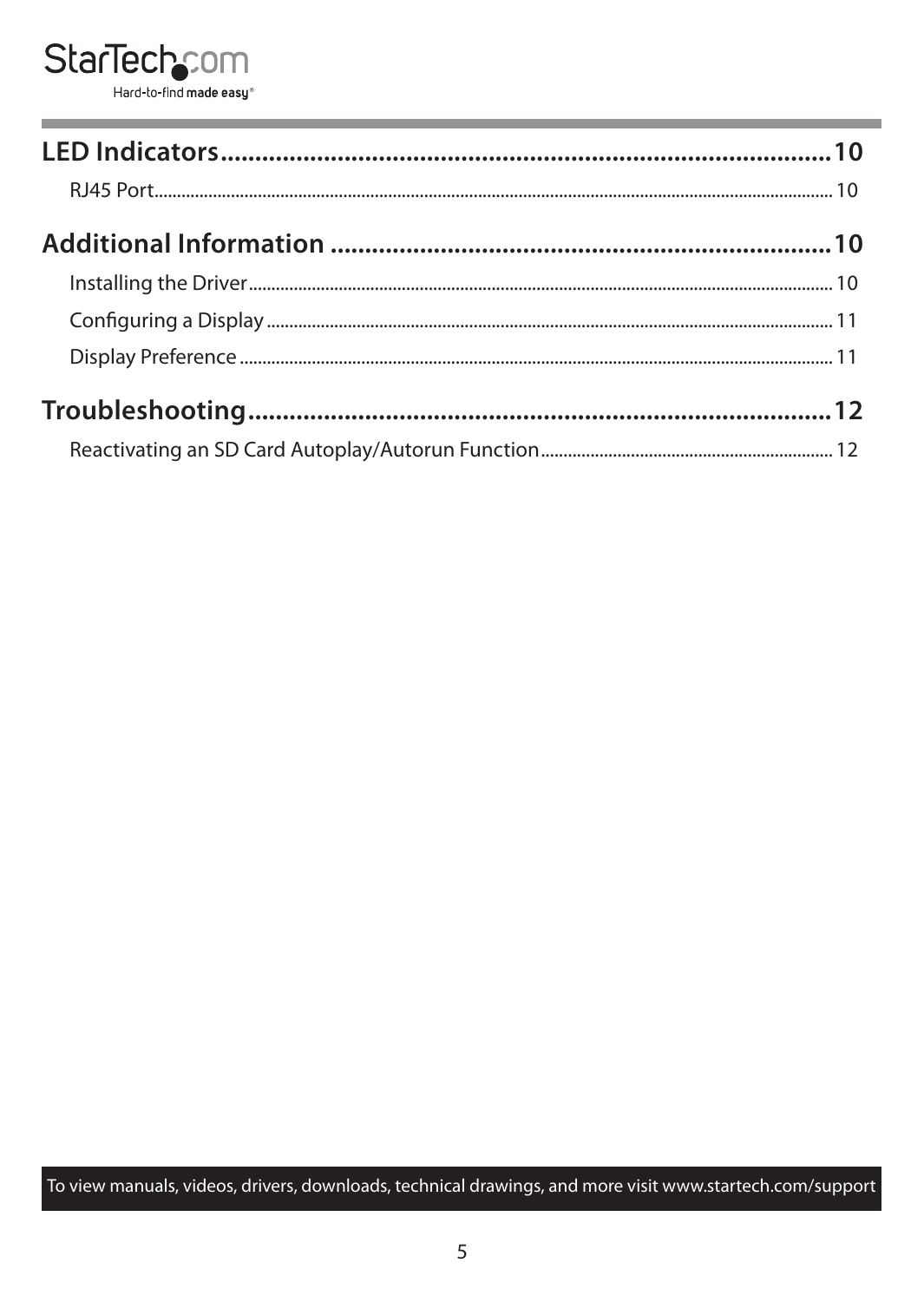<span id="page-6-0"></span>

### **Product Diagram**

Actual product may vary from photos

### **Top View**



#### **Side View**

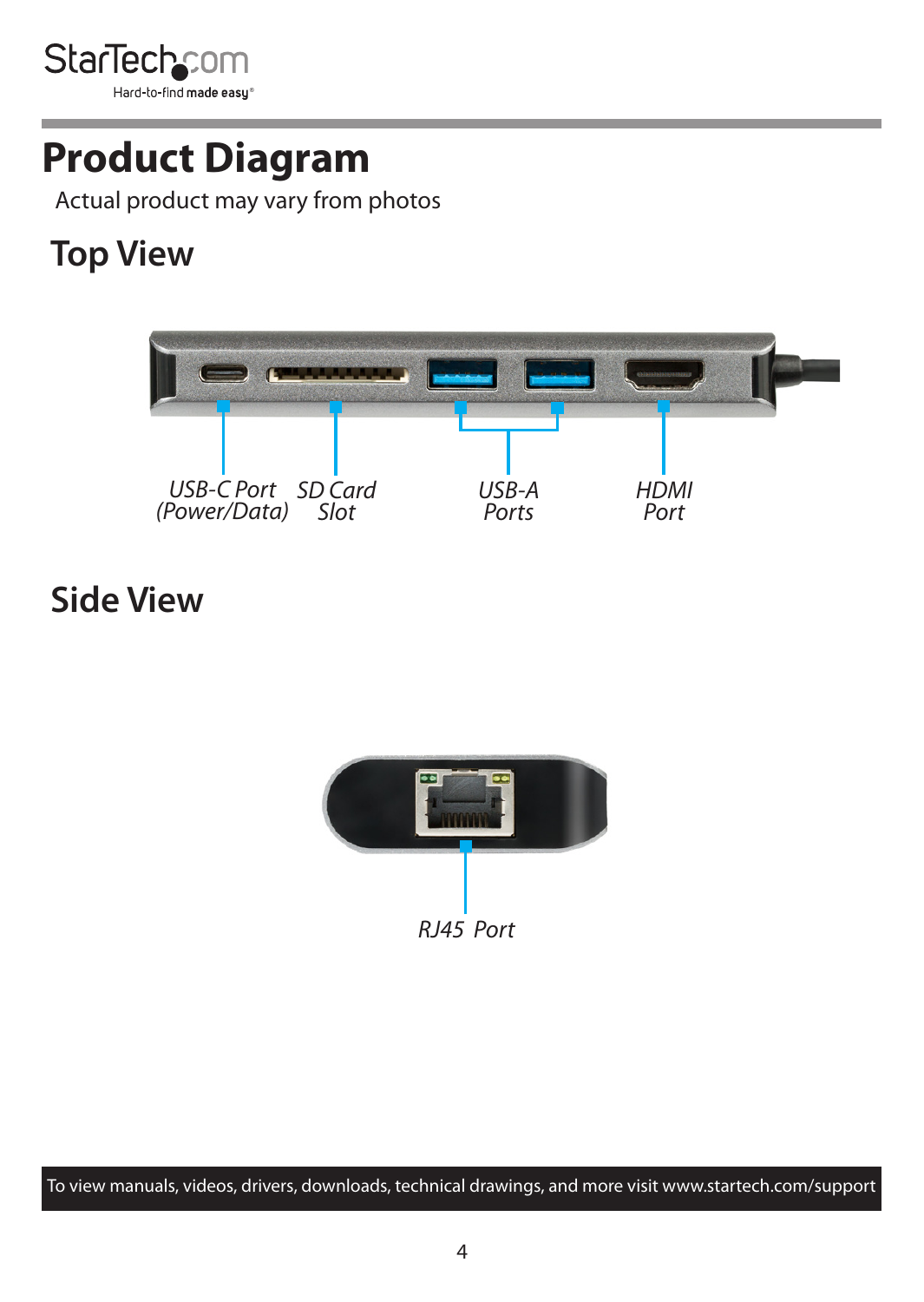<span id="page-7-0"></span>

### **Product Information**

### **Package Contents**

- Multiport Adapter x 1
- User Manual x 1

### **Requirements**

For the latest requirements, please visit [www.startech.com/](http://www.startech.com/DKT30CSDHPD3)DKT30CSDHPD3.

#### **Host Computer:**

- An available USB-C port (to ensure full adapter functionality, the Host Computer USB-C port must support USB Power Delivery 3.0 and DP Alt Mode). USB Power Delivery 2.0 is also supported on this adapter, see limitations in [Powering the Multiport Adapter](#page-8-1) section.
- (Optional) Video Card with DisplayPort 1.2 (required when using a 4K display)

#### **Display:**

Display requirements are optional and will depend on the port configuration of the connected Host Computer.

- 4K capable display
- HDMI capable display

#### **Cables:**

Cable requirements are optional and will depend on the port configuration of the connected Host Computer.

- USB-A Cable
- USB-C Cable
- HDMI Cable
- CAT5e/CAT6 Cable

#### **Operating Systems:**

- Windows 10 $^{\circ}$ , 8, and 7
- macOS 10.13, 10.12, and 10.11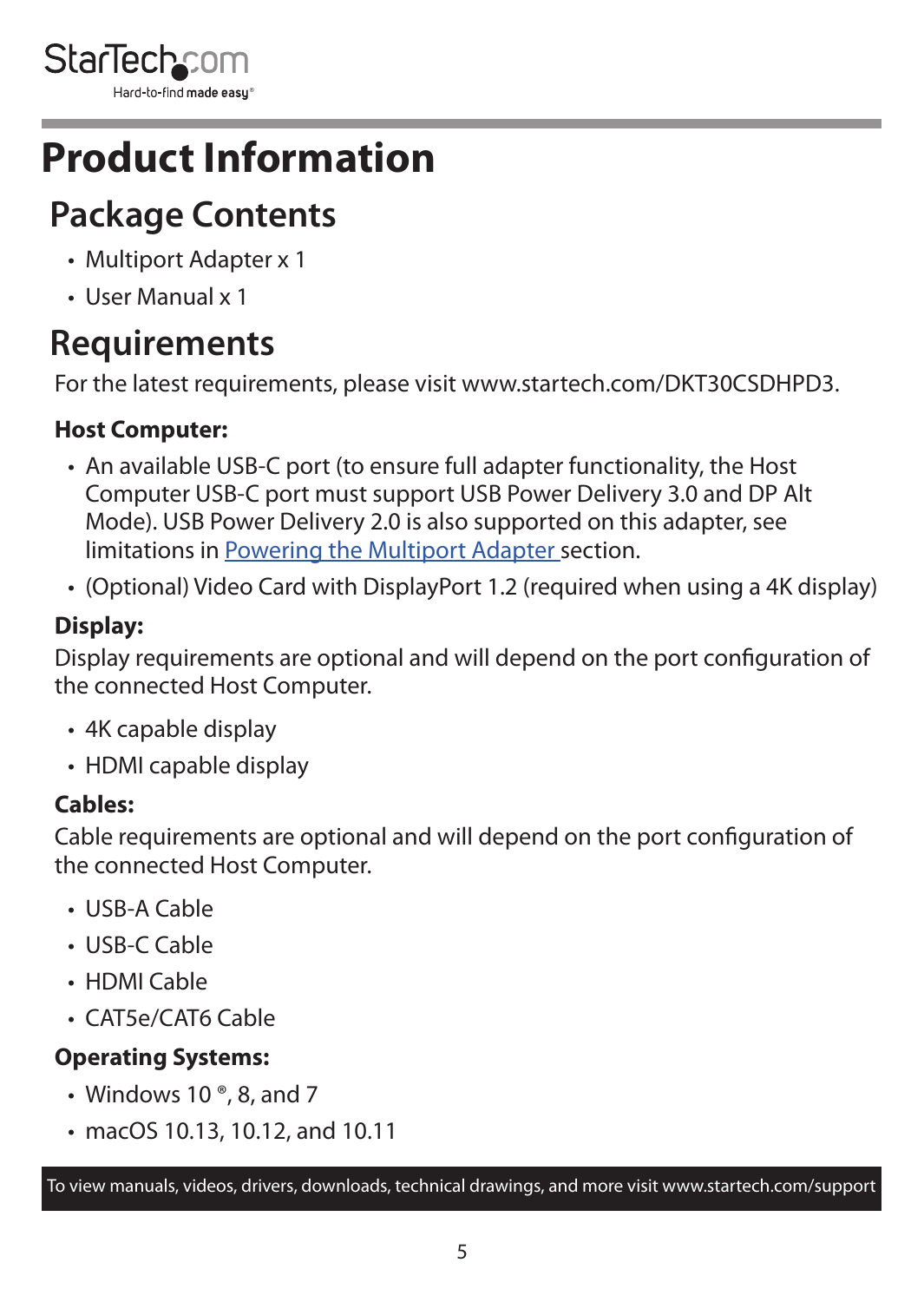<span id="page-8-0"></span>

### <span id="page-8-1"></span>**Powering the Multiport Adapter**

### **USB Power Delivery 3.0**

#### **Fast Role Swap:**

A Fast Role Swap function is available when using Power Delivery 3.0. This function prevents USB data disruption when switching power sources (bus power to USB-C power adapter or USB-C power adapter to bus power). For this function to work, the Host Computer must also support Power Delivery 3.0.

#### **Bus Power:**

The Multiport Adapter is powered by the Host Computer's USB-C port and does not require a separate power adapter.

- 1. Connect the USB-C Host Connector on the Multiport Adapter to a USB-C port on the Host Computer.
- 2. Depending on the Host Computer's operating system, the Multiport Adapter will automatically detect and install the required driver.

### **USB Power Delivery 2.0**

If the Host Computer's USB-C Port only supports USB Power Delivery 2.0, it will still support Power Delivery pass-through, but it will not support Fast Role Swap.

If your Host Computer's USB-C port does not support Power Delivery, then it will not support Power Delivery pass-through.

### **Connecting the USB-C Power Adapter**

The Multiport Adapter is powered using the Host Computer's USB-C power adapter.

The Multiport Adapter requires 12 W of Power Delivery to power the adapter and its connected devices.

- 1. Connect the Multiport Adapter's USB-C Connector to a USB-C port on the Host Computer.
- 2. Connect the USB-C connector on the Host Computer's power adapter to the USB-C port on the Multiport Adapter.

To view manuals, videos, drivers, downloads, technical drawings, and more visit www.startech.com/support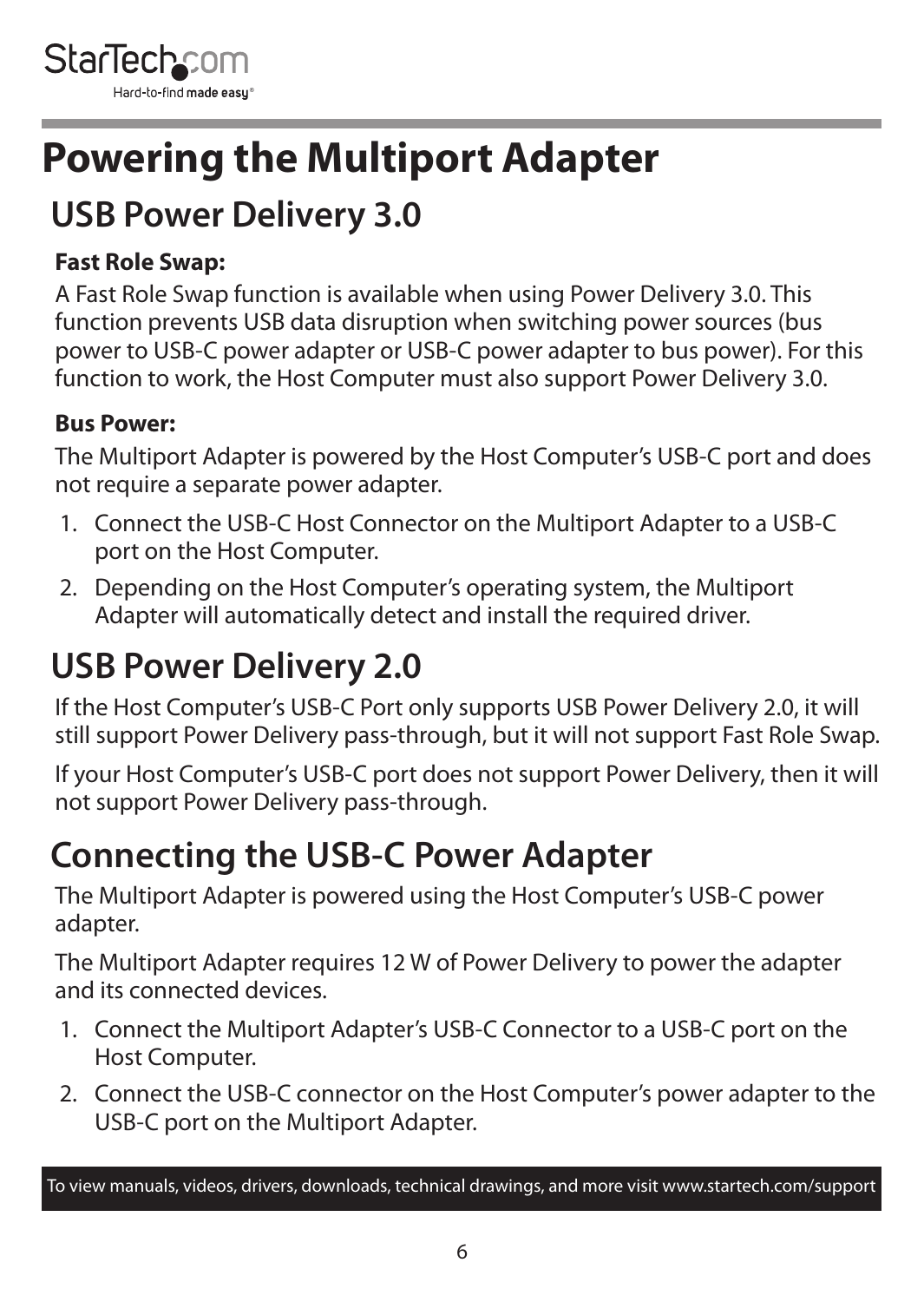<span id="page-9-0"></span>

- 3. The power adapter will power the Multiport Adapter and pass power through to the Host Computer.
- 4. Depending on the Host Computer's operating system, the Multiport Adapter will automatically detect and install the required driver.

#### **Disconnecting the USB-C Power Adapter**

*Warning (if the Host only supports Power Delivery 2.0): Before disconnecting a USB-C power adapter from the Multiport Adapter, ensure all data transfers are complete. If you disconnect the power adapter while transferring files to or from an attached storage device, the transfer will stop. This may corrupt any files that you were attempting to transfer.*

- 1. Complete all data transfers.
- 2. Disconnect the Multiport Adapter's USB-C Connector from the Host Computer.
- 3. Disconnect the USB-C Power Adapter from the Multiport Adapter.
- 4. Disconnect the HDMI device from the HDMI Port.
- 5. Eject the SD or Micro SD card(s).
- 6. Disconnect any USB peripherals.

### <span id="page-9-1"></span>**Connecting the Multiport Adapter**

### **USB-A Ports**

The USB-A Ports can be used as charging ports (e.g. cell phone, laptop, tablet, etc.), or to connect a USB storage device (e.g. Flash Drive) or other USB peripheral device (e.g. Keyboard, Mouse, etc.).

- 1. Connect a USB-A Cable to a USB-A Port on the Multiport Adapter.
- 2. Connect the other end of the USB-A cable to a USB-A Port on your USB device.

*Note: The USB-A Port on the Multiport Adapter can fast-charge devices that comply with USB Battery Charging Specification Revision 1.2.*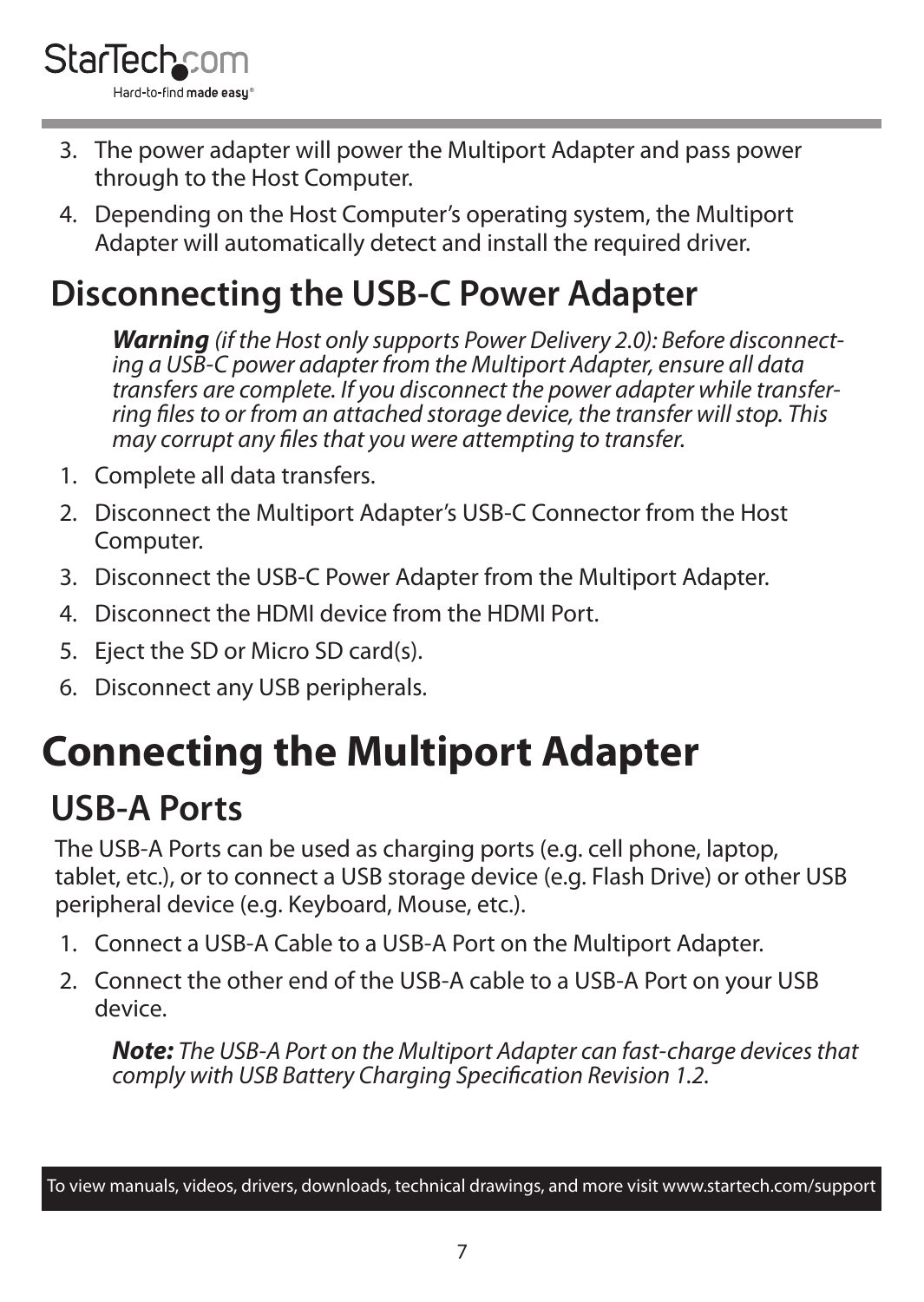### <span id="page-10-0"></span>**HDMI Port**

The HDMI Port is used to connect a Video Display Device to the connected Host Computer.

- 1. Connect an HDMI Cable to the HDMI Port on the Multiport Adapter.
- 2. Connect the other end of the HDMI Cable to an HDMI In port on a Video Display Device.

### **RJ45 Port**

- 1. Connect a CAT5e/CAT6 cable to the RJ45 port on the Multiport Adapter.
- 2. Connect the CAT5e/CAT6 cable's other RJ45 connector to an RJ45 port on a compatible Network Device.

### **USB-A Port**

The two USB-A ports on the Multiport Adapter can be used to connect compatible USB devices such as Media devices (e.g. External Media Drive) or devices for use with the connected Host Computer (e.g. Keyboard, Mouse, etc.).

- 1. Connect a USB-A cable to the USB-A port on the Multiport Adapter.
- 2. Connect the other end of the USB-A cable into a USB-A port on your compatible device.

### **Inserting an SD Card**

1. Insert an SD Card label side up into the SD Card Slot on the Multiport Adapter.

*Note: The Host Computer's Operating System (OS) will automatically detect the SD Card and install the required driver software.*

- 2. Using the Host Computer's OS, navigate to the SD Card's location (e.g. root directory).
- 3. Access the data on the SD Card inserted in step 1.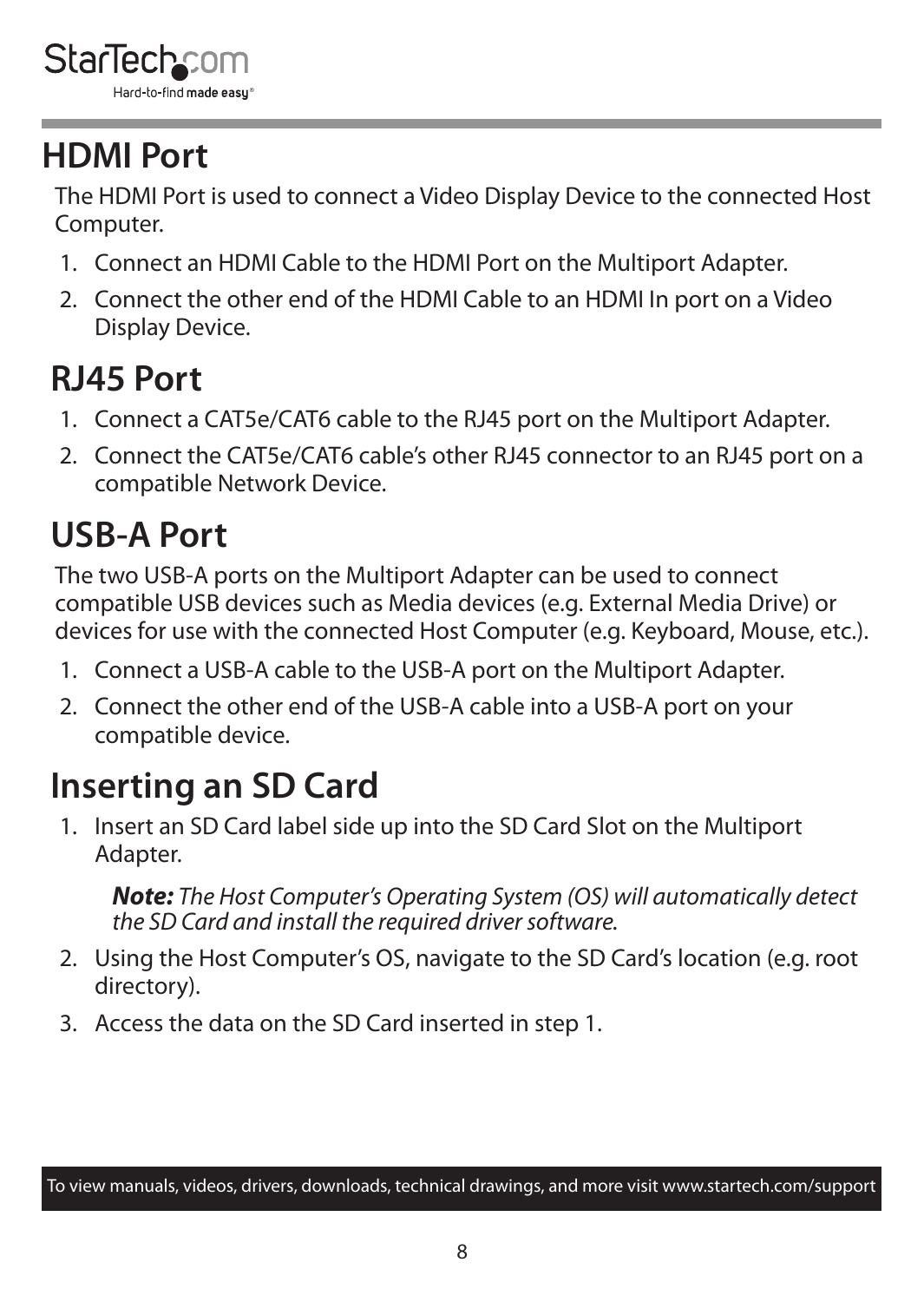<span id="page-11-0"></span>

#### **Removing an SD Card**

*Warning: Removal of the SD or Micro SD Card before it is safe could result in the loss or corruption of data on the SD Card.*

#### **Windows**

- 1. Click on the **Up** arrow on the right side of the **Taskbar**.
- 2. The *System Tray* will pop up revealing a set of icons.
- 3. Click on the **Safely Remove Hardware** icon.
- 4. The *Safely Remove Hardware* screen will appear.
- 5. Select the SD Card you wish to remove.
- 6. A message will appear telling you when it is safe to remove the **SD Card** from the SD Card Reader.
- 7. Pull the SD Card out of the SD Card Slot on the Multiport Adapter.

#### **macOS**

- 1. Close any open screens associated with the SD Card.
- 2. On the **Desktop**, click and drag the **USB Storage** icon to the **Trash Can** icon. The **Trash Can** icon will turn into an **Eject** icon indicating that it is safe to remove the SD Card from the Multiport Adapter.

#### **Keyboard Shortcut (Optional)**

- 1. Select the **USB Storage** icon.
- 2. Press **Command + E**. The SD Card can now be safely removed from the Multiport Adapter.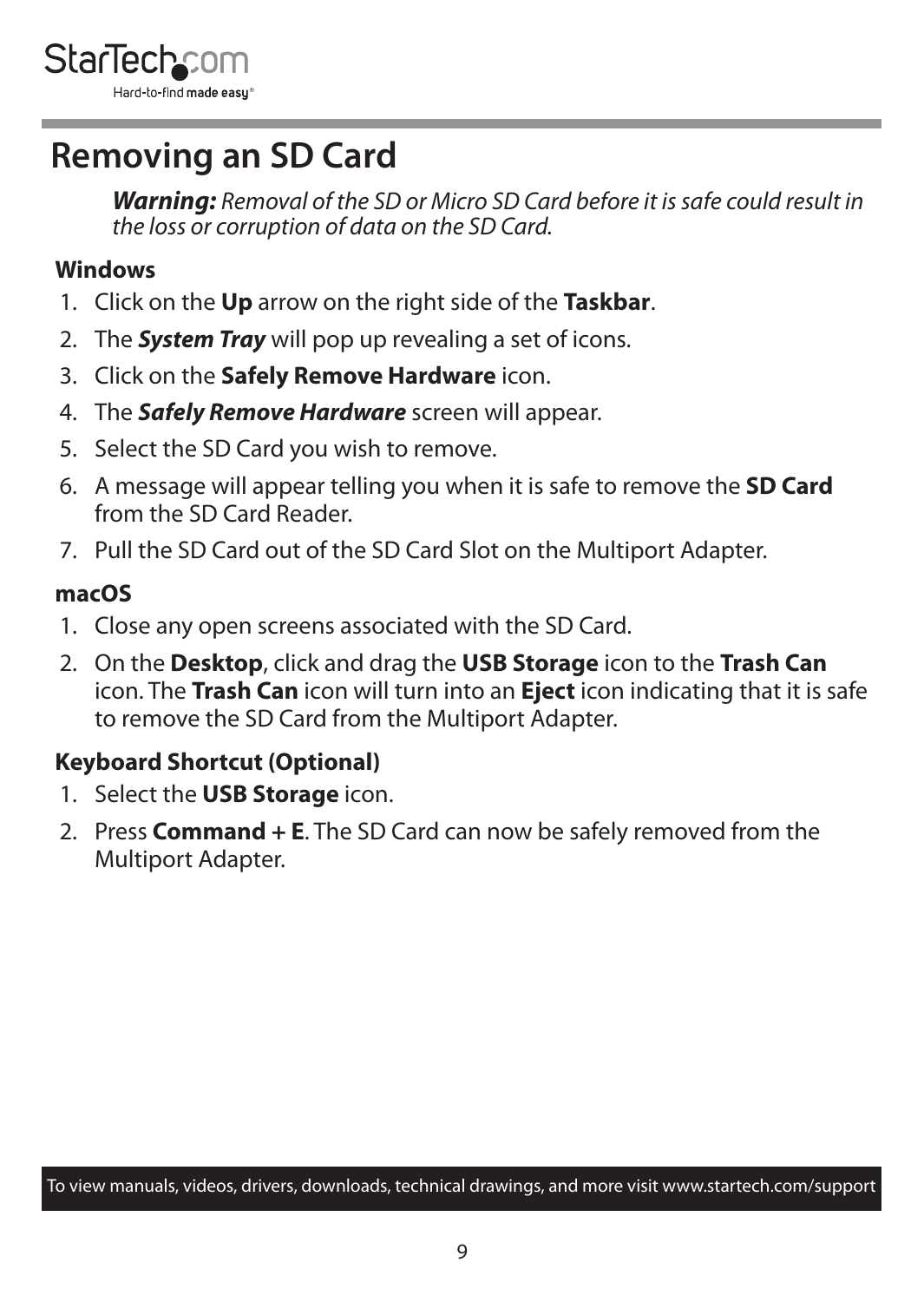<span id="page-12-0"></span>

### **LED Indicators**

### **RJ45 Port**

#### **Green LED**

- Solid LED
	- Indicates that link speed is either 1000Mbps (1 GbE), 100Mbps, or 10Mbps
- $\cdot$  LED Off
	- Indicates no connectivity

#### **Amber LED**

- Flashing LED
	- Indicates that a link is established
- $\cdot$  LED Off
	- Indicates no link is established

# **Additional Information**

### **Installing the Driver**

If the required driver does not automatically install after connecting the Multiport Adapter to the Host Computer, complete the driver installation manually:

- 1. Connect the Multiport Adapter to the Host Computer (see [Connecting the](#page-9-1)  [Multiport Adapter\)](#page-9-1), the *Found New Hardware* pop-up will appear.
- 2. On the *Found New Hardware* pop-up, click the **Cancel** button.
- 3. Using a web browser, navigate to [www.startech.com/DKT30CSDHPD3](http://www.startech.com/DKT30CSDHPD3).
- 4. On the *Product* screen, click the Support tab located in the middle of the screen.
- 5. In the *Drivers and Downloads* section, click on the driver link that corresponds with the operating system running on the Host Computer.
- 6. Once the download is complete, extract the contents of the .Zip file.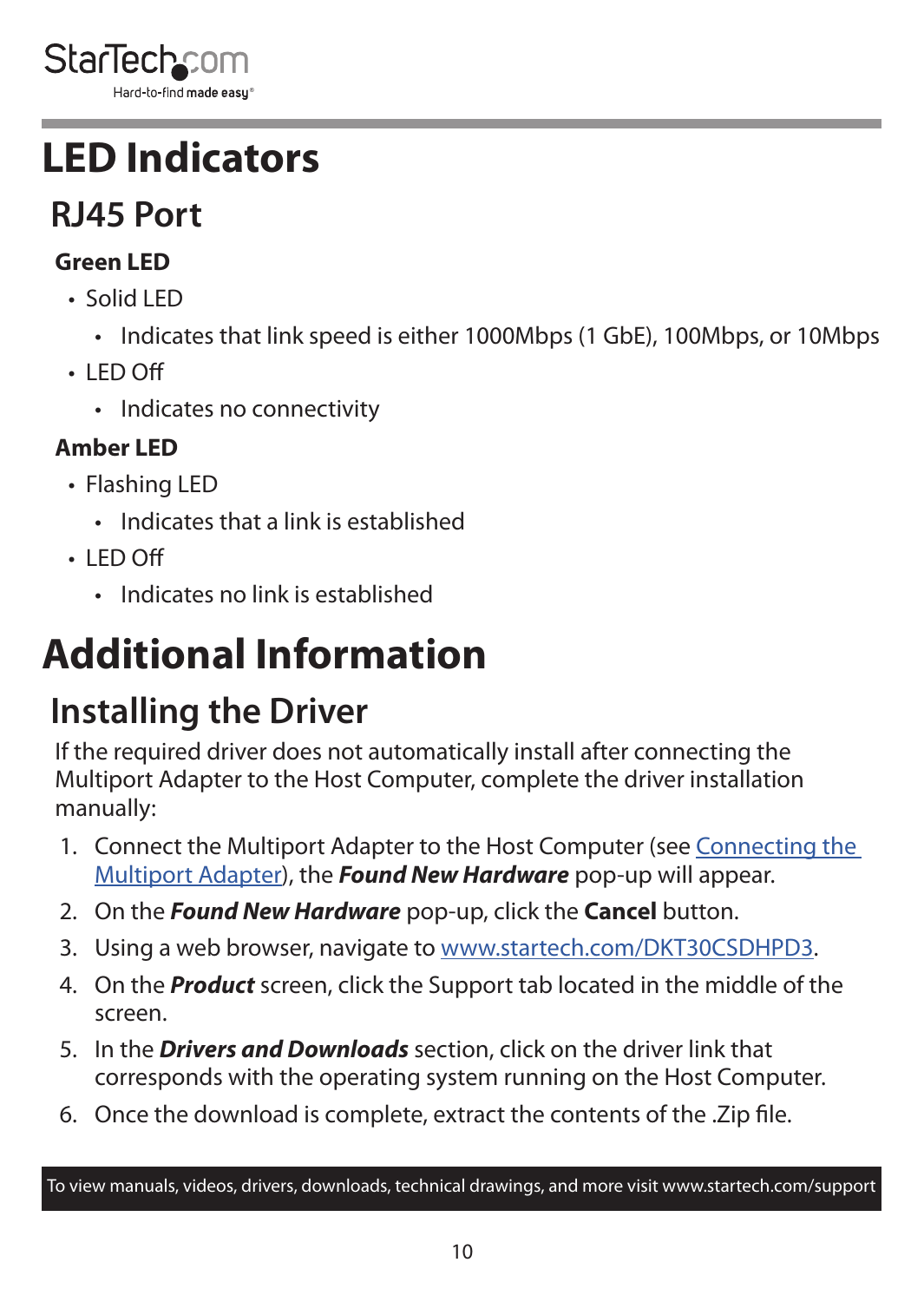<span id="page-13-0"></span>

7. Click the appropriate driver for the version of operating system that you are running and follow the on-screen prompts to complete the installation.

### **Configuring a Display**

Video output capabilities are dependent on the video card and hardware specifications of the connected Host Computer.

*Note: Navigating to the Settings screen will vary depending on the operating system (OS) or operating system version running on the host laptop.*

#### **Windows:**

- 1. Right-click on the **Desktop** and select **Screen Resolution** or **Display Settings** (depending on the version of your OS) from the pop-up menu.
- 2. Adjust the display order, screen resolution, orientation and display mode as needed.

#### **macOS:**

- 1. Click the **Apple Menu** and select **System Preferences**.
- 2. Click **Displays** to open the *Display Preference* screen.
- 3. On the *Display Preference* screen, you can configure your system's display settings:

### **Display Preferences/Settings**

#### **Orientation:**

- **Landscape:** Sets the display in a horizontal orientation.
- **Portrait:** Sets the display in a vertical orientation.

#### **Multiple Displays:**

- **Extend desktop to this display:** Extends your desktop area spanning multiple displays, allowing you to move applications from one display to the other.
- **Duplicate desktop on:** Duplicates the desktop marked as the main display on the selected display.
- **Disconnect this display:** Disconnects the selected display.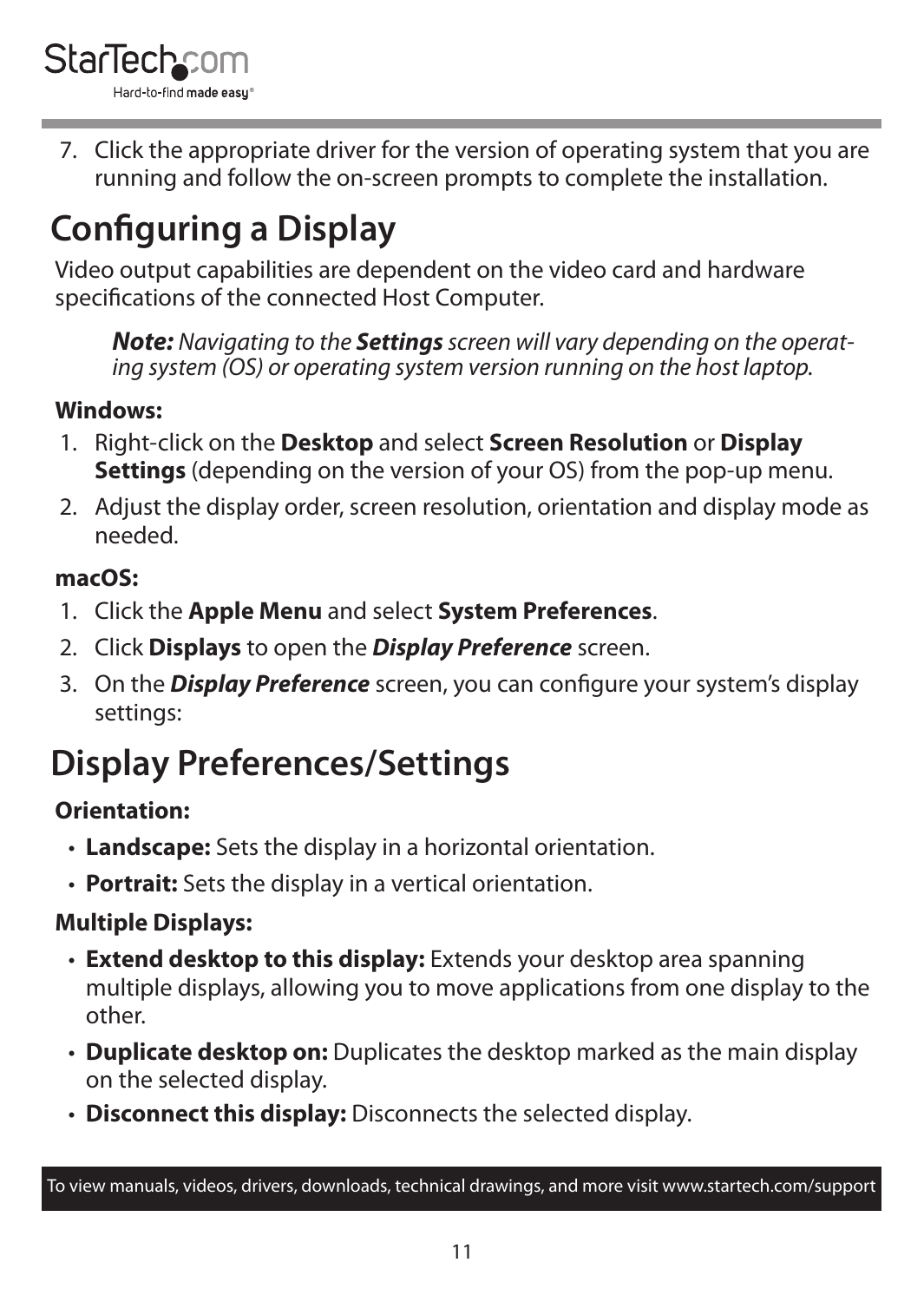#### <span id="page-14-0"></span>**Make This My Main Display:**

• Select this checkbox to mark the current display as the main or primary display. When using the other display types, the main display will either be extended (Extend desktop to this display) or Duplicated (Duplicate this display).

#### **Resolution:**

• The number of pixels rendered on the display measure as width x height (e.g. 1920 x 1080).

## **Troubleshooting**

### **Reactivating an SD Card Autoplay/Autorun Function**

Depending on the Host Computer's OS, the SD Card Configuration screen may appear, giving you several configuration options. If you select the **Take No Action** option, you will deactivate the **Autoplay/Autorun** function. To revert back to the original settings:

- 1. Navigate to the Host Computer's root directory (e.g. *My Computer* or *Computer* in Windows).
- 2. In the root directory, locate the SD Card (may be listed by the manufacturer's name) on the left-hand side of the screen.
- 3. Right-click on the SD Card.
- 4. Select **Open Autoplay** or **Autorun** (depending on the Host Computer's OS) from the drop-down menu. Selecting **Autoplay** or **Autorun** will reactivate the SD Card's **Autoplay/Autorun** functionality.
- 5. The *SD Card Configuration* screen will appear, enabling you to select an alternative configuration option.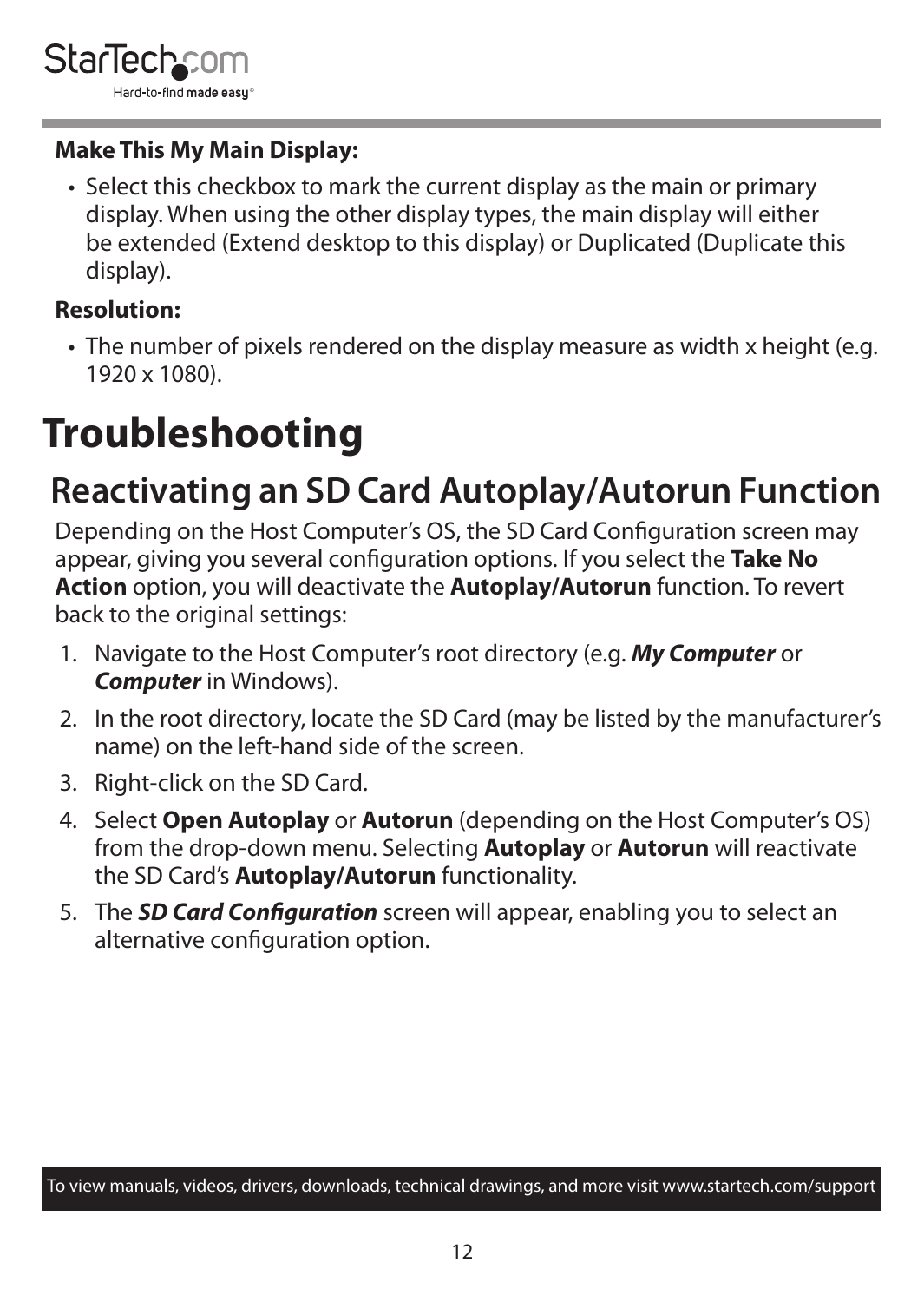

### **Technical Support**

StarTech.com's lifetime technical support is an integral part of our commitment to provide industry-leading solutions. If you ever need help with your product, visit [www.startech.com/support](http://www.startech.com/support) and access our comprehensive selection of online tools, documentation, and downloads.

For the latest drivers/software, please visit [www.startech.com/downloads](http://www.startech.com/downloads)

#### **Warranty Information**

This product is backed by a three-year warranty.

StarTech.com warrants its products against defects in materials and workmanship for the periods noted, following the initial date of purchase. During this period, the products may be returned for repair, or replacement with equivalent products at our discretion. The warranty covers parts and labor costs only.

StarTech.com does not warrant its products from defects or damages arising from misuse, abuse, alteration, or normal wear and tear.

### **Limitation of Liability**

In no event shall the liability of StarTech.com Ltd. and StarTech.com USA LLP (or their officers, directors, employees or agents) for any damages (whether direct or indirect, special, punitive, incidental, consequential, or otherwise), loss of profits, loss of business, or any pecuniary loss, arising out of or related to the use of the product exceed the actual price paid for the product.

Some states do not allow the exclusion or limitation of incidental or consequential damages. If such laws apply, the limitations or exclusions contained in this statement may not apply to you.